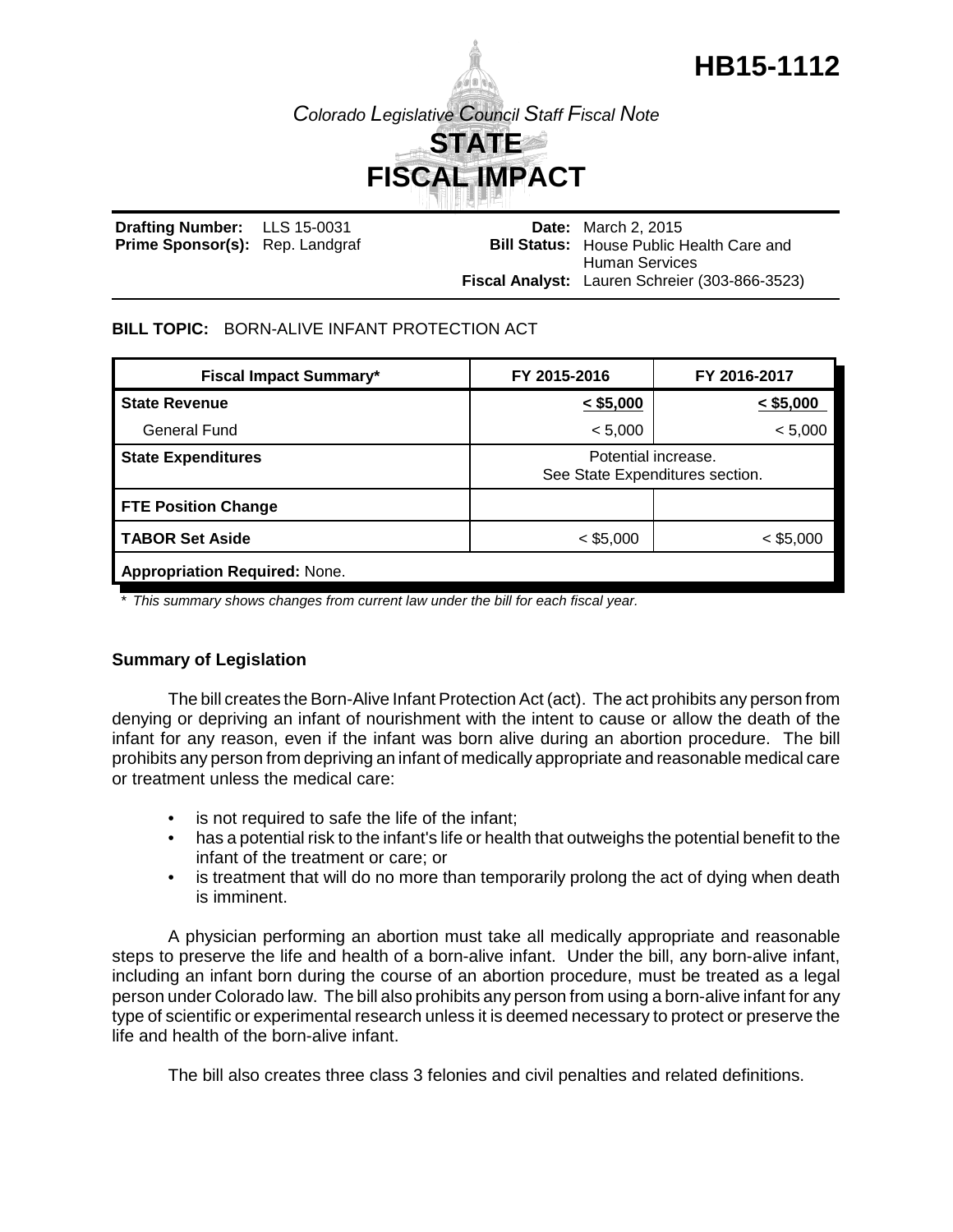March 2, 2015

#### **State Revenue**

Beginning in FY 2015-16, this bill is anticipated to increase state revenue by less than \$5,000 per year, credited to the Fines Collection Cash Fund in the Judicial Department. The fine penalty for a class 3 felony is \$3,000 to \$750,000. Because the courts have the discretion of incarceration, imposing a fine, or both, the precise impact to state revenue cannot be determined. However, the fiscal note assumes a high level of compliance among health care providers and that any revenue generated is likely to be less than \$5,000.

## **TABOR Impact**

The bill may increase state revenues from fines, which may increase the amount required to be refunded under TABOR. TABOR refunds are paid from the General Fund.

#### **State Expenditures**

The bill affects workload and costs in several state agencies, as discussed below.

Judicial Department. The bill may increase workload in the trial courts by a minimal amount. The bill may result in additional felony filings and civil filings for health care providers acting in violation of the bill. However, the fiscal note assumes a high level of compliance among health care providers and that no new appropriations are required.

*Office of the State Public Defender and the Office of Alternate Defense Counsel.* The bill may increase workload or costs for the Office of the State Public Defender and Office of Alternate Defense Counsel, to provide representation for any persons deemed to be indigent. The fiscal note assumes any such increases are minimal and will not require an increase in appropriations for either agency.

*Department of Regulatory Agencies (DORA).* The bill may increase workload in the Department of Regulatory Agencies for the Colorado Medical Board to review complaints, conduct investigations, hold hearings, and take disciplinary action against medical providers who engage in conduct that fails to take all medically appropriate action to preserve the life of a born-alive infant. The fiscal note assumes a high level of compliance among medical professionals, and any workload increase to the DORA is anticipated to be minimal.

*Department of Corrections.* Current law prohibits the General Assembly from passing any bill to increase periods of imprisonment in state correctional facilities without appropriating an amount sufficient to cover the increased capital construction and operating costs of the bill in each of the first five fiscal years. This bill creates three class 3 felony offenses. The fiscal note does not project any convictions to occur in the next five years for the offenses created in the bill. Therefore, the bill is not expected to have a fiscal impact on the Department of Corrections. Should any offenders be convicted and sentenced to the custody of the Department of Corrections, it is assumed these costs can be addressed through the annual budget process. For informational purposes only, the average length of stay for a class 3 felony of violence is 83.0 months and in FY 2015-16, the cost to house an inmate for one year is \$22,068.